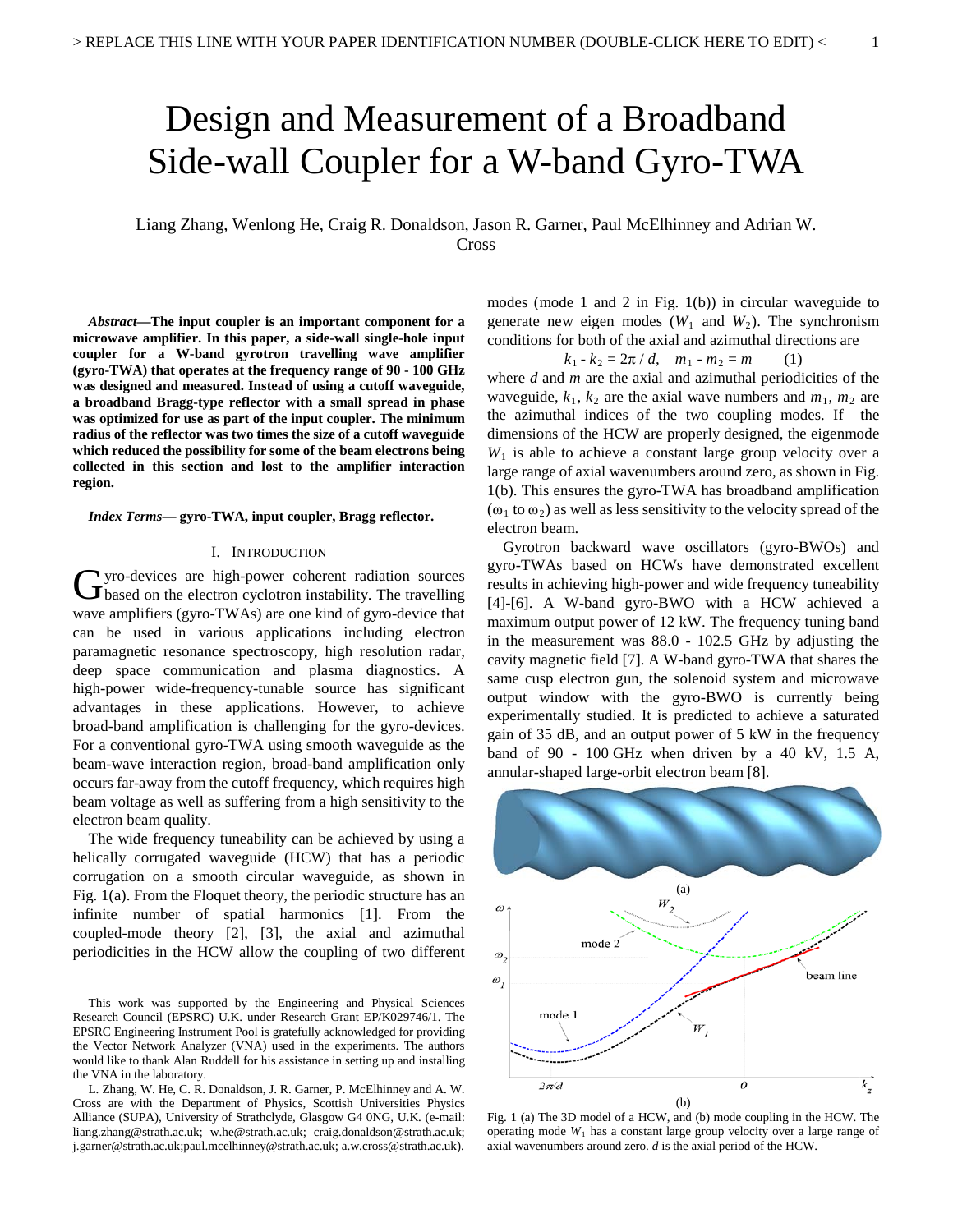In contrast to the gyro-BWO, the gyro-TWA requires an input microwave signal for amplification. The input signal is coupled into the system between the electron gun and the interaction region from the radial direction. The configuration of the side-wall input couplers may be different depending upon the required operating modes for the interaction, but can be categorized as a single-hole or a multiple-small-aperture type coupler. Both types have been used in the gyro-TWA experiments. The multiple-small-aperture coupler is able to achieve good coupling over a narrow bandwidth (about 2%) and the performance degrades as the bandwidth increases. A multiple-small-aperture input coupler designed for a Ka-band gyro-TWA achieved about -2 dB transmission coefficient with 17% bandwidth from 33 - 39 GHz [9]. At W-band, higher loss is expected due to the smaller coupling holes (about 0.3 mm). A single-hole coupler with a cutoff waveguide achieved 20% bandwidth at X-band [10]. However it is limited by the usage of the small-radius cutoff waveguide at high operating frequency.

So far, there are no input couplers reported that operate at W-band that achieve high transmission as well as broad bandwidth. In this paper, the single-hole coupler is discussed as it has the advantage of compact structure with a small area required to be brazed together to seal the vacuum, which is more suitable for the W-band gyro-TWA under development due to the space limitation between the cavity coil and the vacuum jacket. The input coupler with a Bragg reflector was optimized to achieve a maximum transmission from the input  $TE_{10}$  mode in the rectangular waveguide to the  $TE_{11}$  mode in the circular waveguide. The preliminary idea of the proposed coupler was introduced in [11]. In this present paper, a detailed study of the principle, the simulation and the optimization of the coupler is reported. The simulation results have been verified by measurement using a vector network analyzer (VNA) and good agreement achieved.

This paper is organized as follows. Section II describes the T-junction side-wall coupler with cutoff waveguide. Section III presents the design of the side-wall coupler with a broadband Bragg reflector. In Section IV, the construction and measurement results of the Bragg reflector as well as the input coupler are reported and discussed. Section V contains the conclusion.

## II. SINGLE-HOLE SIDE-WALL COUPLER WITH CUTOFF SECTION

The general geometry of the single-hole side-wall coupler is a rectangular-to-circular T-junction. It is a basic microwave structure that can be used in applications such as an ortho-mode transducer (OMT) [12], polarizer and microwave filter [13]. The scattering parameters of the rectangular-to-circular T-junction can be efficiently calculated by several methods, such as finite-difference time-domain (FDTD), finite-element method (FEM), or mode matching method [14], [15]. If only the transmission coefficient from the  $TE_{10}$  mode of the rectangular waveguide to the  $TE_{11}$  mode of the circular waveguide needs to be calculated, a simple equation as described in paper [13] can be used to quickly predict the performance.

However, the T-junction is a symmetrical structure between

port 2 and 3, which means the transmission coefficient between port 1 and 2  $(S_{12})$  will only have a maximum value of -3 dB (half of the input power). To improve the transmission coefficient between port 1 and 2 in the T-junction, a cutoff waveguide is usually used at port 3. The cutoff waveguide can also stop the microwave radiation from propagating towards the electron gun region preventing it from interfering with the electron beam. The general geometry of the T-junction with a cutoff waveguide with the definition of the geometry is shown in Fig. 2. The transmission coefficients  $S_{21}$  with different radii *Rc* and lengths *L* of the cutoff waveguide are shown as Fig. 3. In the simulation, the radius  $R$  is 1.30 mm which is same size as the mean radius of the HCW. The dimensions *a* and *b* are 1.20 mm and 1.72 mm, respectively, which provide the optimal S<sub>12</sub> of the T-junction over the frequency band of 90 - 100 GHz.



Fig. 2 The geometry of the T-junction with a cutoff waveguide with parameters' definition.



Fig. 3 The transmission coefficient as a function of (a)  $R_c$  when  $L=0$  mm, (b) of *L* when  $R_c$ =0 mm.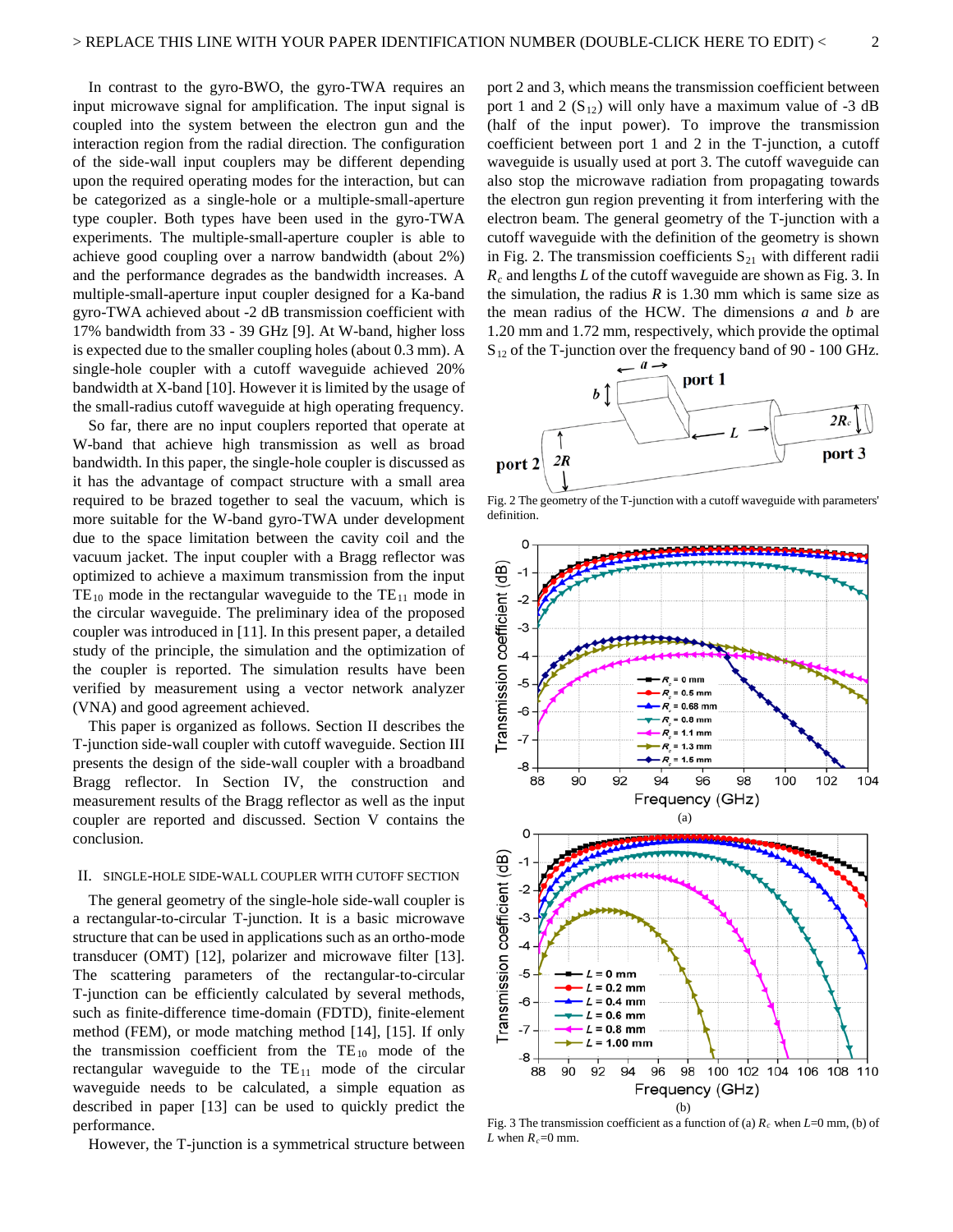Fig. 3(a) shows that the  $S_{21}$  is improved as the  $R_c$  value reduces when *L=*0. A simple explanation is less microwave power will propagate to port 3 due to the geometry discontinuity of the circular waveguide step. By the principle of the conservation of energy, this power will either be reflected back to port 1 or travel to port 2 to enhance the transmission power. A smaller *Rc* means a higher reflection from the waveguide step, and a higher transmission coefficient can be achieved. The waveguide short with  $R_c = 0$  has an unity reflectivity in all the frequencies and has the best transmission coefficient. If the operating bandwidth of the coupler is defined by the frequency range of -1dB transmission, the radius of the cutoff waveguide needs to be smaller than 0.68 mm to achieve a full bandwidth of 90 -100 GHz.

Fig. 3(b) shows that the bandwidth increases as the length of the cutoff waveguide reduces when a waveguide short  $(R<sub>c</sub>=0)$  is used. In this case, the phase response of the circular waveguide is the only parameter that affects the bandwidth. The phase of the  $TE_{11}$  mode in a circular waveguide with radius *R* and length *L* is  $-k_z$  *L*, where  $k_z$  is the axial wavenumber of the TE<sub>11</sub> mode. The waveguide short has a constant phase response of  $\pi$ . The overall phase response by the circular waveguide with length *L* and the waveguide short is

 $P(L, \omega) = -2k_z \cdot L + \pi = -2((\omega/c)^2 - (1.841/R)^2)^{1/2} \cdot L + \pi$  (1) The phase spread in the operating frequency range can be defined as

$$
Ps(L) = 2\pi - (|P(L, \omega_1)| + |P(L, \omega_2)|)
$$
 (2)

where  $\omega_1$  and  $\omega_2$  are the start and end frequency in equation (2). Fig. 4 shows the relation between the phase spread and the bandwidth for different waveguide lengths *L*. The phase spread becomes larger as *L* increases, and the larger the phase spread is, the narrower the bandwidth will be. The maximum bandwidth of about 19% can be achieved when  $L=0$ , where  $P(0,\omega)$  is a constant and no phase spread exists. Another useful result from Fig. 3(b) is the center frequency in the bandwidth shifts as the length *L* of the waveguide changes, which allows the coupler to have some tuning capability.



Fig. 4 The correlations between the phase spread, the bandwidth and the length *L.*

#### III. SIDE-WALL COUPLER WITH BRAGG REFLECTOR

The cutoff waveguide is a general solution to improve the transmission coefficient for the input coupler. The only requirement is the radius of the cutoff waveguide needs to be sufficiently small. For a low frequency microwave vacuum electronic device, such as the X-band gyro-BWO/TWA, the requirement is easier to satisfy while keeping a high electron beam transportation rate. For the W-band gyro-TWA, the average radius of the annular electron beam is about 0.37 mm at a beam alpha of 1.56 [16]. The beam radius is even larger in the input coupler region as the magnetic field is smaller. From the simulation results presented above, if a cutoff waveguide was used in the input coupler region then the electron beam would be separated by a distance of less than 0.3 mm from the inner surface of the cutoff waveguide. It will be useful to have space for the electron beam to pass, as this alleviates the alignment problem of the beam in the diode region. Ideally a waveguide structure with a large inner radius but having similar characteristics to a waveguide short is required. From the analysis and discussion in Section II, this requirement can be specified by a high reflection coefficient and small phase spread over the operating frequency band. The phase spread has greater effect than the reflection coefficient.

## *(A) Design of the Bragg reflector*

Based on the general mode-coupling structure mentioned in the introduction, a waveguide with only axial periodicity also allows one mode to couple with its spatial harmonic. In this case, the azimuthal resonance condition will be automatically satisfied. The axial resonance condition becomes  $2k_1 = 2\pi/d$ , which is also called "the Bragg resonance condition"*.* A strong mode-selective reflection that scatters the incident wave coherently into a backward wave can be achieved. Also this axial periodic structure can be overmoded therefore a large radius is possible. It will be very useful in the high frequency applications as the dimensions can be relatively large to release the tolerance requirement. Therefore, it has great potential to replace the waveguide short used in the coupler if a small phase spread can be achieved as well.

Among the various axial periodic structures, the simplest structure is the periodic rectangular-corrugation waveguide which includes two circular waveguide sections with different radii in one period. The mode-selective Bragg reflector [17] based on the rectangular corrugation waveguide can achieve a high reflection, however the bandwidth is small and not able to cover the frequency band of the gyro-TWA. It has been shown that the bandwidth of the Bragg reflector can be improved by varying the corrugation profile. A 13-section reflector has been designed to operate in the frequency range 8.0 - 9.5 GHz for an X-band gyro-BWO to enable electron beam propagation and to reflect the microwave radiation in the forward direction [18]. Further simulations show that more corrugation sections will achieve larger bandwidth and higher reflection while the drawback is a larger ohmic loss.

However, these simulations only considered the reflectivity of the Bragg reflector. The phase spread is too large to provide adequate bandwidth to be used in the coupler and further simulations are required. As there is no analytical method to predict the performance of the Bragg reflector with arbitrary corrugation profile, the numerical mode-matching method [19]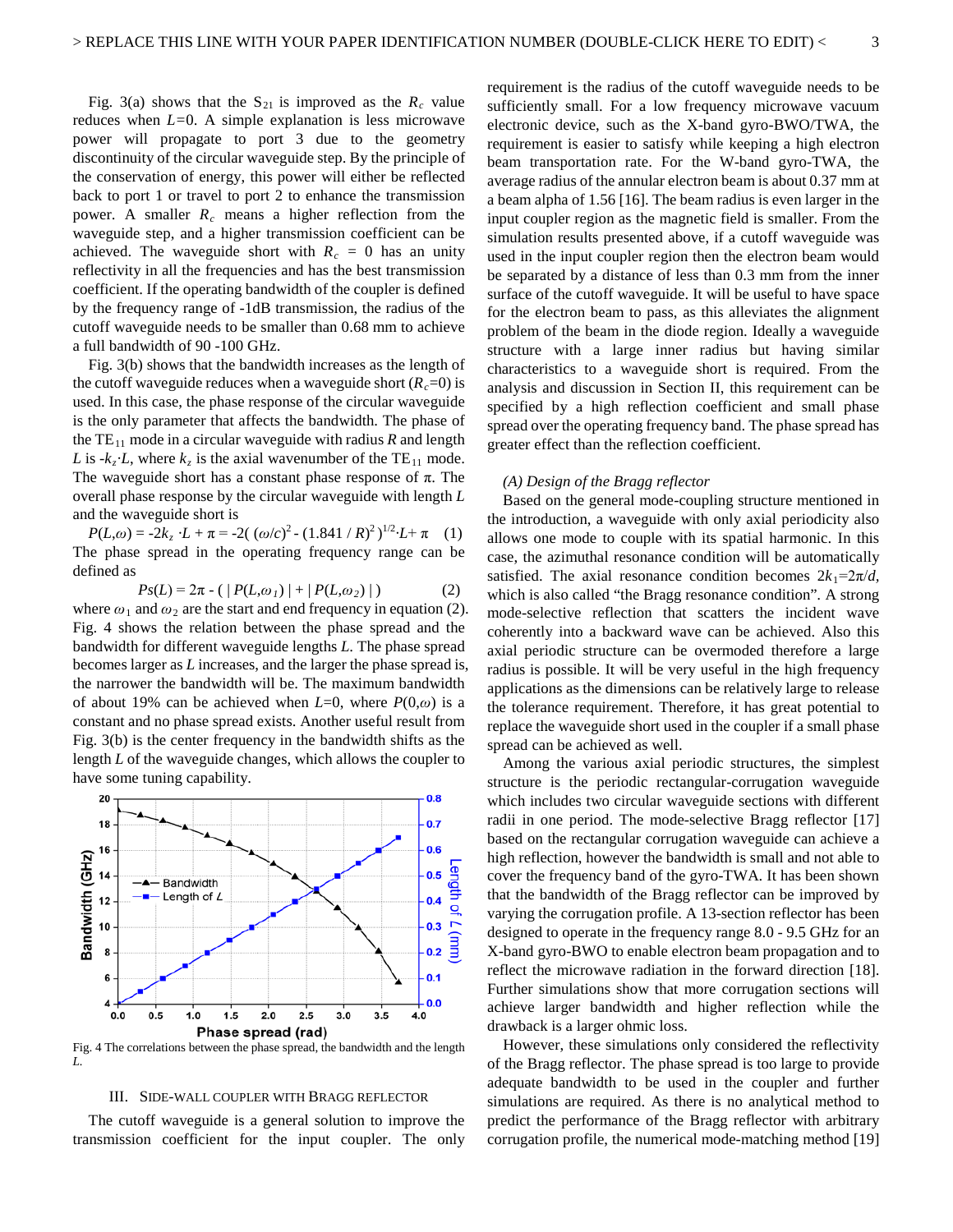was employed to simulate such a waveguide structure. A multiple-objective optimization using a genetic algorithm was used to search for a broadband reflector with variable corrugation depths. Two goal functions were used in the optimization. One was to maximize the reflection, and the other was to minimize the phase spread. The equations are

$$
f_1(x) = \left(\sum_{F}^{N} \left[A_{11}(x, F) - 1\right]^2 / N\right)^{1/2}
$$
 (3)

 $f_2(x) = MAX(UNWRAP(P_{11}(x)) – MIN(UNWRAP(P_{11}(x)))$ 

where *x* are the parameters to be optimized. In this case, they are the dimensions of the reflector. *F* is the frequency index in the calculated frequency range, *N* is the number of the frequency samples,  $A_{11}$  is the reflection coefficient of the  $S_{11}$ and  $P_{11}$  is the phase of  $S_{11}$ . The value range of the period can be simply calculated from the Bragg resonance condition and the minimum radius of the corrugation section was set as the same as the mean radius of the interaction region.

Fig. 5 shows the Pareto fronts of the goal functions in different numbers of corrugation sections. A high reflection can be achieved  $(f_1(x)$  close to 0) if the phase spread does not need to be considered. However, a very high reflection as well as a small phase spread cannot be achieved at the same time. The practical design needs to tradeoff between the goal functions. Increasing the number of corrugation sections will help to get a better performance but not significantly better after this number exceeds 15.



Fig. 5 The Pareto fronts of the multiple-objective optimization with different corrugation sections.

The optimum geometry of the Bragg reflector was chosen to have a balanced performance of the reflectivity and phase spread, as shown in Fig. 6. The dimensions of the corrugation radii are listed in Table 1. The phase spread is about 1.82. From Fig. 4, such a phase spread will give rise to a bandwidth larger than 10 GHz and is sufficient to cover the required frequency band. The tolerance sensitivity of the Bragg reflector was also studied by an optimization routine. In the optimization, all the dimensions were allowed to have random tolerances within  $\pm 20$  μm and the target was to maximize the goal functions in (3). The Pareto front is shown as Fig. 7(a). The reflectivity becomes worse with the tolerance applied. The tolerance will generally result in a larger phase spread while it also is possible to get an even smaller value. However, the difference is relatively small,

TABLE I DIMENSIONS OF THE DESIGNED AND MACHINED BRAGG REFLECTOR the units are all in mm.

| Section<br>number    | 1     | $\overline{2}$ | 3     | $\overline{4}$ | 5     | 6     | 7     | 8     |
|----------------------|-------|----------------|-------|----------------|-------|-------|-------|-------|
| Designed<br>diameter | 2.60  | 4.16           | 3.50  | 4.64           | 4.72  | 3.44  | 3.96  | 4.44  |
| Tolerance<br>point A | 2.600 | 4.162          | 3.540 | 4.677          | 4.760 | 3.480 | 4.000 | 4.402 |
| Tolerance<br>point B | 2.600 | 4.123          | 3.538 | 4.674          | 4.760 | 3.480 | 3.950 | 4.402 |
| Measured<br>diameter | 2.60  | 4.26           | 3.61  | 4.73           | 4.80  | 3.47  | 4.03  | 4.50  |
| Section<br>number    | 9     | 10             | 11    | 12             | 13    | 14    | 15    | 16    |
| Designed<br>diameter | 3.74  | 4.96           | 4.52  | 4.42           | 4.56  | 4.18  | 5.02  | 4.52  |
| Tolerance<br>point A | 3.707 | 5.000          | 4.497 | 4.455          | 4.536 | 4.214 | 5.013 | 4.483 |
| Tolerance<br>point B | 3.739 | 4.997          | 4.514 | 4.427          | 4.532 | 4.216 | 5.006 | 4.500 |
| Measured<br>diameter | 3.86  | 5.01           | 4.58  | 4.49           | 4.62  | 4.35  | 5.06  | 4.58  |

with a maximum change of 0.03. Fig. 7(b) shows the comparison of the simulation results for the designed geometry and the ones at point A and B in Fig. 7(a). At point A, the radii of the  $3<sup>rd</sup>$  to  $6<sup>th</sup>$  sections are nearly with maximum tolerance of 20 μm. It results in larger phase spread; however it only has a small effect on the reflectivity. The dimensions at point B shows the last few sections have a bigger effect on the reflectivity. With the appearance of a spike at 97 GHz, the phase spread can be even smaller. Further simulations show that the spike is mainly caused by tolerance from the  $2<sup>nd</sup>$ corrugation section. As shown in Fig. 7(c), the spike appears when using the designed geometry but with tolerance at the  $2<sup>nd</sup>$ corrugation section, and it disappears when using the geometry with tolerance at point B except the designed radius at the  $2<sup>na</sup>$ corrugation section. The tolerance from the other corrugation sections has less effect on the amplitude and the phase response of the Bragg reflector.



Fig. 6 The geometry of the optimized 16-section Bragg reflector (unit in mm).

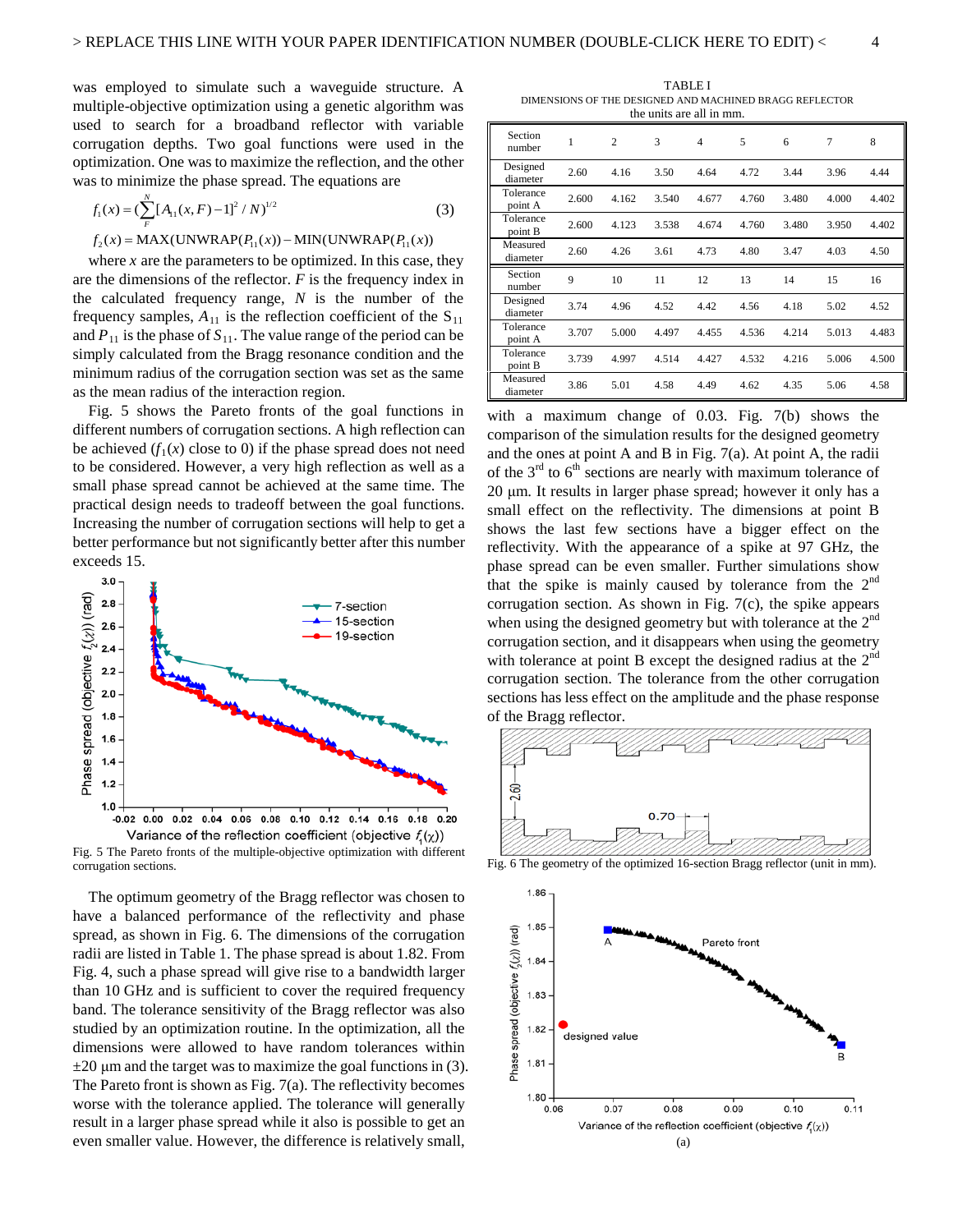

Fig. 7 (a) The Pareto fronts of the tolerance sensitivity, (b) the comparison of the performance with designed parameters and the values at points A and B and (c) detail tolerance study on section 2.

## *(B) side-wall coupler with Bragg reflector*

The input coupler composed of the reflector and the T-junction was simulated using CST microwave studio. A good transmission of about -0.4 dB can be achieved over the frequency band of 90-100 GHz using the designed dimensions of the broadband reflector, as shown in Fig. 8(a). The simulation of the coupler with the designed Bragg reflector showed an average transmission coefficient of -0.4 dB over the frequency band. When considering the tolerance, the average transmission is still better than -0.6 dB, which meets the design criteria of the coupler for the gyro-TWA. It also confirms that the reflectivity of the Bragg reflector does not have a significant impact on the coupler.



Fig. 8 The performance of the designed coupler and with tolerance at point A and B.

## IV. CONSTRUCTION AND MEASUREMENT

The reflector was manufactured using an electroforming method. An aluminum former with the inner cross-section of the waveguide was firstly constructed by a computer numerical control (CNC) machine and then copper was grown on it. The aluminum mandrel was later dissolved away to form the copper waveguide. Before electroforming, the dimensions of the reflector were measured and then simulated. The comparisons of the designed and measured dimension of the broadband reflector are shown in Table 1. Almost all the radii of the corrugation sections in the measurement are larger than the designed values, and the averaged machining error was about 0.1 mm. Generally a well calibrated CNC machine should be able to achieve a machining accuracy of  $\pm 20$  µm if operated by an experienced technician.

From the simulation, although the magnitude of the reflection has a different trend with the one designed, the phase spread of the two structures are similar with a phase shift of about 17 degrees. This resulted in a shift of the central frequency. The measured results shown in Fig. 9 agree well with the simulation results using the actual dimensions. The spike at 95 GHz is mainly caused by the tolerance at the 2nd section.



Fig. 9 The S-parameters of the optimized 16-section Bragg reflector.

With the actual dimensions, the center frequency of the bandwidth is down shifted, which means the lower frequency side has an even better transmission while the higher frequency side becomes worse. From the analysis in section II, it is possible to shift the center frequency by reducing slightly the length of the first section.

To measure the performance of the input coupler, a copper block that contains a T-junction was machined. The connection of the components and the measurement setup are shown in Fig. 10(a). A rectangular-to-circular convertor was used to convert the  $TE_{10}$  mode of the rectangular waveguide (VNA port) into the  $TE_{11}$  mode of the circular waveguide (port 2 of the T-junction). Two waveguide tapers were machined by wire erosion to match the dimensions of the waveguide components. The measured transmission and the reflection are shown as Fig. 10(b) and Fig. 10(c), respectively. The input coupler has an average -1.0 dB transmission over the desired frequency band. It is about 0.7 dB less than the designed performance. However,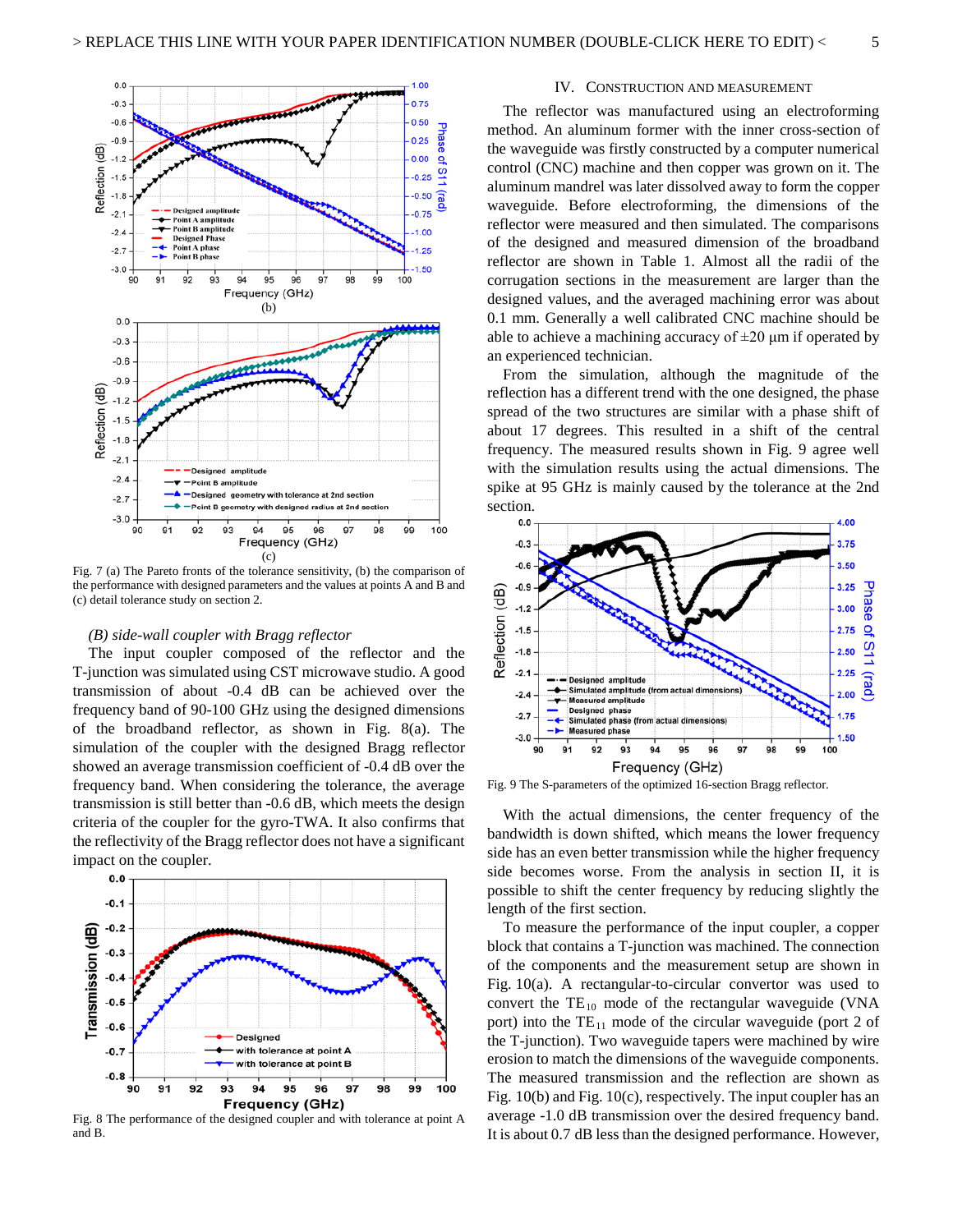if considering the loss of the input coupler and the relatively big machining tolerance, such performance is quite acceptable for use in the W-band gyro-TWA. It also proves that the reflector with periodic corrugations is not a tolerance-sensitive waveguide structure. Therefore with a smaller machining tolerance this design could be used for higher frequency applications.



Fig. 10 (a) The measurement setup, (b) the transmission coefficient and (c) the reflection coefficient of the input coupler.

## V. CONCLUSION

In this paper, a side-wall single-hole coupler based on a rectangular-to-circular T-junction and a broadband Bragg-type reflector was designed and measured. The relations between the bandwidth and the phase spread were analyzed numerically. It was used as one of the goal functions to optimize the

dimensions of the broadband reflector. The measurement of the input coupler showed an average -1.0 dB transmission over the desired frequency band (90-100 GHz), which is acceptable to be used in the W-band gyro-TWA experiment. The proposed input coupler has much larger radius compared with the one using a cutoff waveguide, therefore greatly relaxing the strict alignment requirement of the gyro-TWA. The proposed coupler has potential for further improvements, such as using a more precise CNC machine to reduce the machining tolerance. Also as the Bragg reflector has a relatively large tolerance allowance, it is possible to simplify the geometry by combining similar radii to reduce the machining difficulty, such as combining corrugation sections 4 and 5, and corrugation sections 11, 12 and 13.

## **REFERENCES**

- [1] R. E. Collin, "Field Theory of Guided Waves, in Series of Electromagnetic Waves," second edition, New York: IEEE Press, 1991.
- [2] G. G. Denisov and M. G. Reznikov, "Corrugated Cylindrical Resonators for Short-wavelength Relativistic Microwave Oscillators," *Radiophys. Quantum El.*, vol. 25, no. 5, pp. 407-413, 1982.
- [3] L. Zhang, W. He, K. Ronald, A. D. R. Phelps, C. G. Whyte, C. W. Robertson, A. R. Young, C. R. Donaldson, and A. W. Cross, "Multi-Mode Coupling Wave Theory for Helically Corrugated Waveguide," *IEEE Trans. Microw. Theory Techn.,* vol. 60, no. 1, pp. 1-7, Jan. 2012.
- [4] W. He, A. W. Cross, A. D. R. Phelps, K. Ronald, C. G. Whyte, S. V. Samsonov, V. L. Bratman, and G. G. Denisov, "Theory and Simulations of a Gyrotron Backward Wave Oscillator Using a Helical Interaction Waveguide," *Appl. Phys. Lett*., vol. 89, pp. 091504, 2006.
- [5] V. L. Bratman, A. W. Cross, G. G. Denisov, W. He, A. D. R. Phelps, K. Ronald, S. V. Samsonov, C. G. Whyte, and A. R. Young, "High-Gain Wide-Band Gyrotron Traveling Wave Amplifier with a Helically Corrugated Waveguide," *Phys. Rev. Lett.*, vol. 84, no. 12, pp. 2746-2749, Mar. 2000.
- [6] S. V. Samsonov, G. G. Denisov, I. G. Gachev, A. G. Eremeev, A. S. Fiks, V. V. Kholoptsev, G. I. Kalynova, V. N. Manuilov, S. V. Mishakin, and E. V. Sokolov, "CW Ka-Band Kilowatt-Level Helical-Waveguide Gyro-TWT," *IEEE Trans. Electron Devices*, vol. 59, no. 8, pp. 2250 - 2255, Aug. 2012.
- [7] W. He, C. R. Donaldson, L. Zhang, K. Ronald, P. McElhinney, and A.W. Cross, "High Power Wideband Gyrotron Backward Wave Oscillator Operating towards the Terahertz Region," *Phys. Rev. Lett.*, vol. 110, pp. 165101, Apr. 2013.
- [8] W. He, C. R. Donaldson, L. Zhang, P. McElhinney, A. D. R. Phelps, K. Ronald, and A. W. Cross, "Latest experiments of W-band gyro-BWO using helically corrugated waveguides," 38th International Conference on Infrared, Millimeter, and Terahertz Waves (IRMMW-THz), Mainz, Germany, September 1-6, 2013.
- [9] D. E. Pershing, K. T. Nguyen, J. P. Calame, B. G. Danly, B. Levush, F. N. Wood, and M. Garven, "A TE<sub>11</sub> Ka-Band Gyro-TWT Amplifier With High-Average Power Compatible Distributed Loss," *IEEE Trans. Plasma Sci.,* vol. 32, no. 3, pp. 947 - 956, Mar. 2004.
- [10] C. G. Whyte, K. Ronald, A. R. Young, W. He, C. W. Robertson, D. H. Rowlands, and A. W. Cross, "Wideband Gyro-Amplifers", *IEEE Trans. Plasma Sci.,* vol. 40, no. 5, pp. 1303-1310, May 2012.
- [11] L. Zhang, W. He, C. R. Donaldson, K. Ronald, P. McElhinney, A. W. Cross, "An input coupler for a W-band gyro-TWA," 6th UK, Europe, China Millimeter Waves and THz Technology Workshop (UCMMT), Rome, Italy, Sep. 9-11 2013, and J. R. Garner, L. Zhang, C. R. Donaldson, P. McElhinney, "An input coupler for a W-band gyro-TWA," 1st Annual Active and Passive RF Devices Seminar, Glasgow, U.K., Oct. 29 2013, pp.47 - 50.
- [12] J. Zheng and M. Yu, "Rigorous mode-matching method of circular to off-center rectangular side-coupled waveguide junctions for filter applications," *IEEE Trans. Microw. Theory Techn.,* vol. 55, no. 11, pp. 2365-2373, Nov. 2007.
- [13] K. Hwang and H. Eom, "Scattering analysis for a circular to rectangular T-junction," *Microw. Opt. Technol. Lett*., vol. 41, no. 3, pp. 231-234, Mar. 2004.